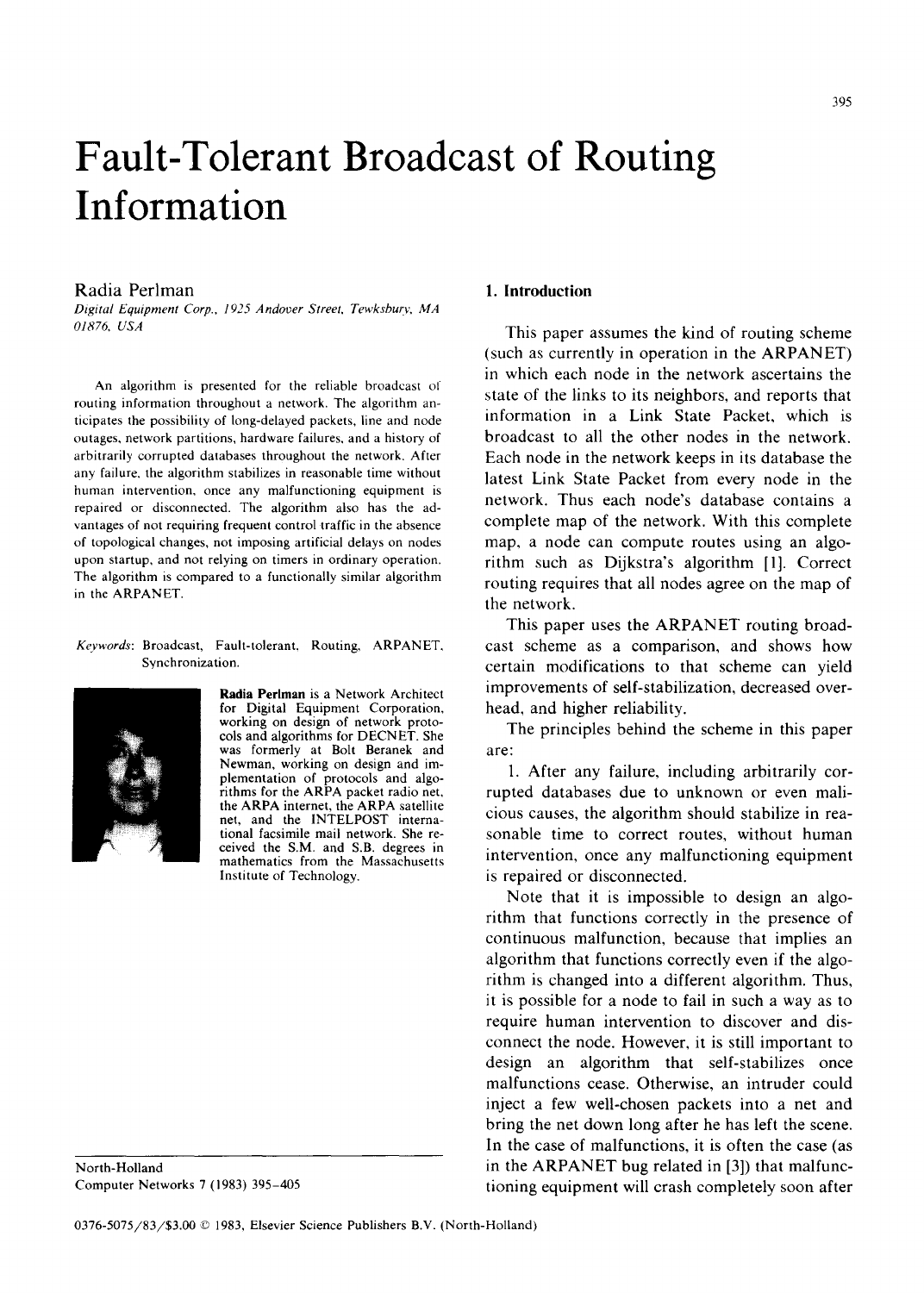acting erratically. Thus even though the algorithm cannot function during the presence of malice or certain types of malfunctions, an algorithm that recovers by itself once malfunctions cease is much more likely not to require human intervention.

2. "Low probability" events cannot be ignored. In a network, low probability events do occur. The ARPANET incident described in [3] was due to low probability events. This failure took  $1\frac{1}{2}$  years of operation to occur in the ARPANET. However, the ARPANET is only a single network. With a design that is used in a network product, many networks will be running with the design. Any low-probability events that can cause disasters are much more likely to occur, of course, the longer a design is in operation, and the more places in which it is operating.

Low probability events should not cause permanent catastrophe, though it is tolerable for the network to require some amount of time to automatically recover from a low probability event.

3. Timers should be avoided, if possible, since they can be set incorrectly. Although the timer values might work at first, they can fail years later when the network has evolved with more nodes, different speed lines, etc. Debugging occasional timing problems that would then ensue would be very difficult, especially if enough time has elapsed that the network designers are no longer available.

4. Timers which cannot be eliminated from the design should have a large safe space from which to be chosen, so that the design can be exported to a network with different characteristics, so that the design will continue to work as the network evolves, and so that skews in local clocks will not impact performance.

5. Correct operation should not be delayed for timeout periods, except after a low probability event. For example, nodes should not be artificially constrained to wait a timeout interval upon restart before returning to operation.

6. The algorithm should minimize control traffic.

The algorithm does not assume the existence of special hardware such as globally synchronized clocks, or local clocks with battery backup.

In the section "Basic Scheme", we present the general idea behind the broadcast scheme. The basic scheme applies both to the ARPANET design, and to the design recommended in this paper. In the section "Design Details", we present the ARPANET scheme in detail, and describe modifications to that design to yield increased robustness, flexibility, and efficiency.

# **2. Basic Scheme**

## *2.1. Propagation of Link State Packets*

Propagation of routing information should not depend upon routing in a network being correct, for obvious reasons. A simple, fairly efficient method of distributing routing information is by "intelligent flooding". "Flooding" means that a node broadcasts a Link State Packet on all its links except for the one on which it was received. "Intelligent flooding" means that the node recognizes duplicates, and does not flood a packet unless it is a new packet.

With intelligent flooding, assuming no need for retransmissions, each packet will traverse each link at most twice, once in each direction. (Usually each packet will traverse each link once, but a packet can traverse a link between A and B twice if A sends the packet to B while B's transmission to A is in progress.)

Intelligent flooding is used in the current AR-PANET scheme, and it is used in the scheme presented in this paper. However, the most difficult part of the scheme is determining whether a received packet is older or newer than the packet stored in the database.

## *2.2. Recognizing Most Recent Information*

#### *2.2.1. Globally Synchronized Clocks.*

In a network with globally synchronized clocks, Link State Packets could be timestamped by the source upon generation. Then it would be easy to compare a received Link State Packet with a previously received Link State Packet stored in the database, and the one with the later timestamp would be the more recent packet.

The timestamp will be a finite length field, so eventually it will wrap around (unless it is many bits long). However, each node can periodically scan its database for Link State Packets that are very old, and purge them long before a new timestamp could look old because of wrap-around.

Global clocks can also safeguard against faulty timestamps. If a node (due to hardware fault or other causes) issued a Link State Packet with an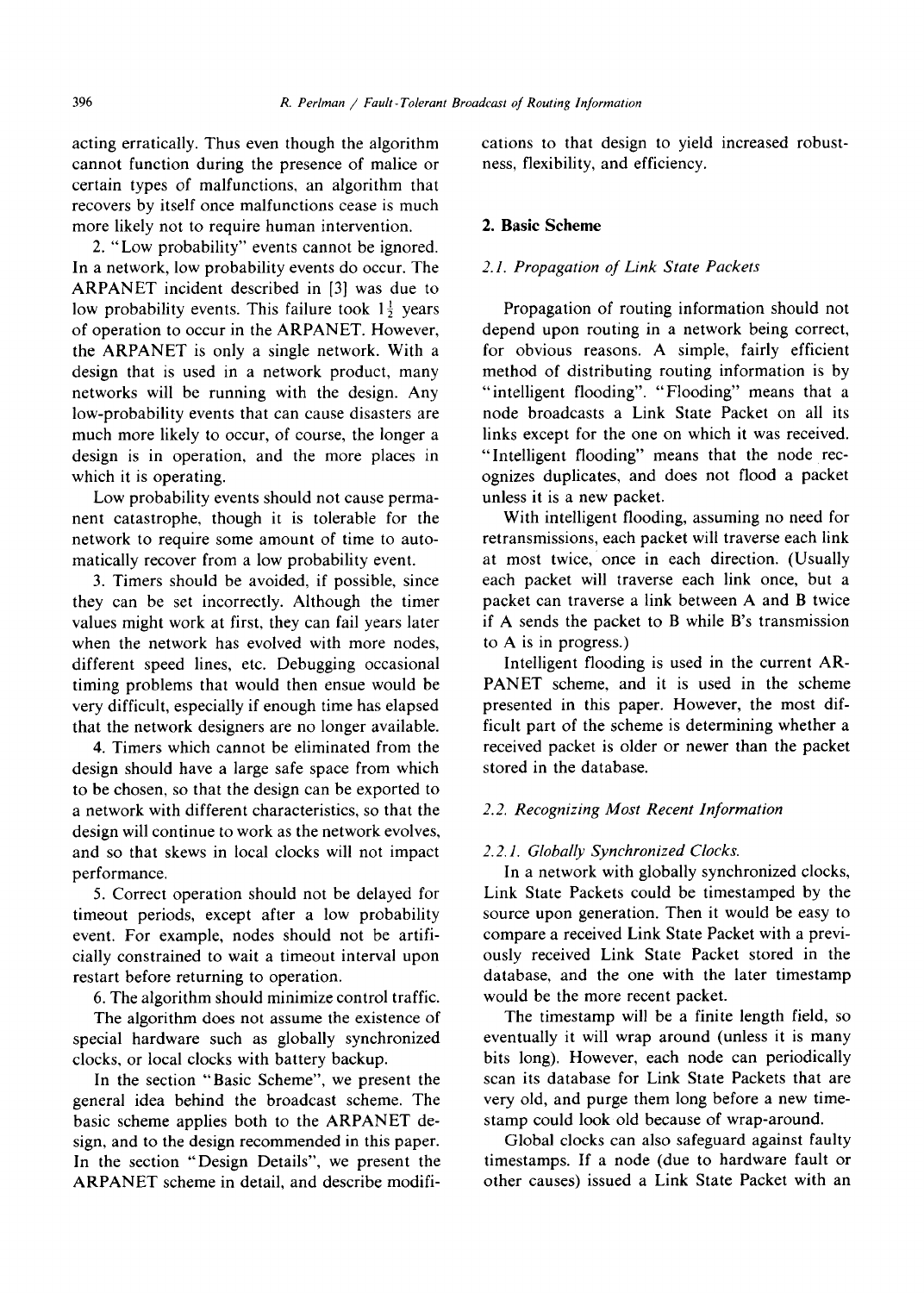incorrect timestamp indicating the packet was created far in the future, the other nodes would be able to detect the problem and prevent such a Link State Packet from being propagated.

Most networks do not, however, have globally synchronized clocks.

# *2.2.2. Local Clocks.*

If each node in the network had a local clock that was guaranteed to be monotonically increasing, even when the node was down, Link State Packets could be timestamped by the source with the local clock.

However, given that the timestamp is a finite length field, a node could be down for long enough for the timestamp to wrap around, so that when the node came up again, its new Link State Packets could look old. With local timestamps (as opposed to globally synchronized clocks), the timestamp alone would not be enough information for a distant node to determine how long ago the packet was generated, because the timestamp has meaning only to the source node.

The local timestamp could be a large enough field so that for all practical purposes it would never wrap around. However, a hardware fault or data corruption at the source node S could cause the high order bits to be set in S's timestamp. Also, a hardware fault, malice, or data corruption in a distant node could cause a faulty timestamp for S, with the high order bits set, to be propagated throughout the net. With a global clock, this would be easily detected and corrected, but this is not easily done with local clocks. Therefore, the possibility of wrap-around must be considered no matter how large the field. Thus local clocks are not much of a simplification over sequence numbers (to be described below), and require hardware that is not always available in packet switches. Thus a sequence number scheme, as described below, is assumed for the rest of the paper.

#### *2.2.3. Sequence Numbers*

Each node A maintains a counter (known as a sequence number) and increments the sequence number each time it generates a Link State Packet, marking the Link State Packet with the sequence number. When distant node B receives a Link State Packet from A, B compares the sequence number with the one it has stored in its database from the last Link State Packet received from A.

Assuming the sequence number field is large enough (e.g., 64 bits at one message/millisecond would take  $> 500$  million years to wrap around), wrap-around would not occur under normal circumstances. However a hardware fault or other data corruption could set the high order bits. Also, a node (possibly maliciously) could inject a Link State Packet into the network with source ID A and a sequence number with the high order bits set.

Thus it is possible for the field to get incremented to the maximum value. When the field does increment to the maximum value, something must be done. Basically there are two choices:

1. attempt to reset, or

2. wrap around.

Resetting is very difficult. Assume some sort of "reset" packet. The reset packets must be flooded somehow to ensure that all nodes are reset. Old duplicate reset packets that might emerge after a reset would cause a whole new reset operation. And worse yet, a node that was isolated from the net at the time of the reset would still have the high value for the sequence number, so there is no way to ensure that the reset will reach all nodes.

Thus we assume nodes cannot make a simple arithmetic comparison of sequence numbers, but must treat the sequence number space as a circular space.

In a circular sequence number space, assuming the sequence number space to be of size  $n$ , and numbers  $a$  and  $b$  are being compared, the ordering LT (less than) is defined by:

a LT b if  $a < b$ , and  $b - a < n/2$ ,

or

$$
a > b, \text{ and } a - b > n/2.
$$

There are problems with this simple scheme.

*1. Node A goes down and comes back up.* Since A does not know which sequence number it was using before it crashed, it might choose a sequence number that looked old compared to the sequence number it was using before the crash. Then A's packets will not be believed until A's sequence number increments past the old sequence numbers issued before the crash.

*2. The net partitions.* Suppose the network partitioned into East and West, with node A a member of West. East would not receive any Link State Packets from A during the partition, and during that time A could issue *n/2* Link State Packets, received by the nodes in West. When the network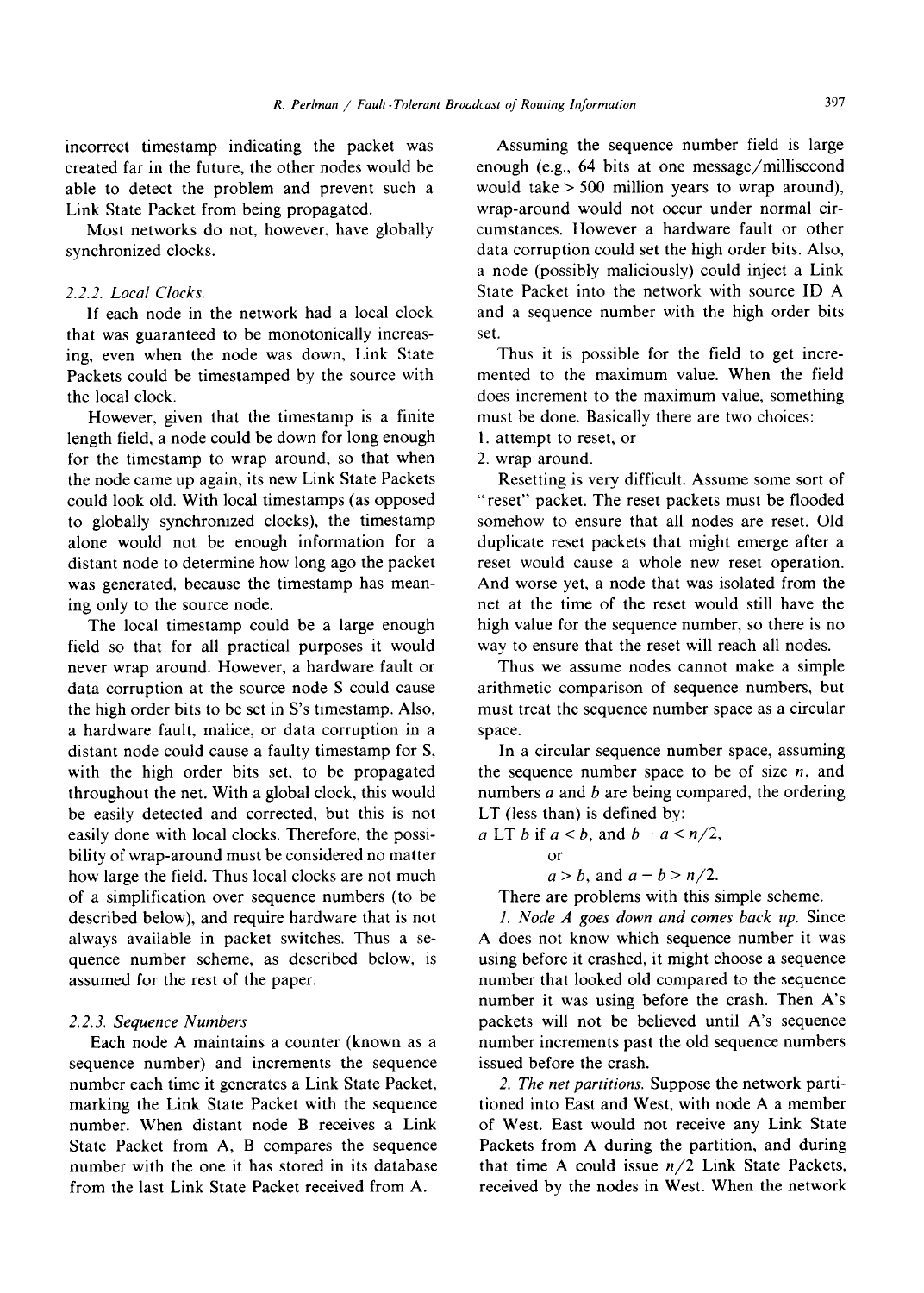reformed, the new Link State Packets from A would look old to the nodes in East.

*3. A sequence number is corrupted by another node.* Some node D in the network might, due to a hardware problem, corrupt the sequence number on A's Link State Packet, causing it to be greater than the true value, and then to nodes downstream from D relative to A, A's Link State Packets would look old, until A's sequence number incremented past D's corrupted value. This type of error might not be detected by Data Link Layer CRC, because it might have occurred in D's memory, and not during transmission of the packet.

*4. A sequence number is corrupted by the source node.* Node A, due to hardware problems, might issue Link State packets for itself with arbitrary sequence numbers. This problem actually occurred in the ARPANET [3]. The result was that after A was repaired there was no value A could choose for a sequence number that would look new to all nodes in the network.

Thus sequence numbers do not give sufficient information to determine which of two packets is newer. It is necessary to add an age field to the Link State Packet. The purpose of the age field is to give the network enough information to purge an old Link State Packet before the source node's sequence number can wrap around, and to ensure that any Link State Packet will eventually cease to exist.

## **3. Design Details**

### *3.1. The ARPANET Approach*

### *3.1.1. Age Field Rules*

1. When a Link State Packet is created, the age field in the packet is set to a max value, MAX-AGE, by the source node S.

2. When S's Link State Packet is accepted by another node, T, T copies the age field from the received packet, and decrements it according to holding time at T. The clock resolution in the ARPANET is one tick every 8 seconds. Thus the age field is decremented by T after the packet has been held for 8 seconds.

3. When the age decrements to 0, the age field is no longer decremented, and a packet with an age field of 0 is considered to be "too old", and no longer propagated, although it is not purged from the database. A Link State Packet that has a nonzero age is always considered newer than a Link State Packet with a zero age, regardless of sequence number.

4. A source node must issue a new Link State Packet within MAX-INT after the previous one.

5. A node must wait an interval RESTART-TIME, for its old Link State Packets to expire, before it can restart. The parameters are:

1. MAX-AGE, the amount of time a Link State Packet is considered valid since it was created by the source node (64 seconds, for the ARPANET), and

2. MIN-INT, the minimum interval allowed between creation of Link State Packets by the source node.

3.  $n$ , the size of the sequence number space. Since it must not be possible for a source to issue Link State Packet numbered *K + (n/2)* before Link State Packet  $#K$  has expired,  $n/2$  > MAX-AGE/MIN-INT.

4. MAX-INT, the maximum interval allowed between creation of Link State Packets by the source node (60 seconds, for the ARPANET). MAX-INT must be less than [MAX-AGE minus the propagation time required for a Link State Packet from the source to reach all nodes in the network], so that the new Link State Packet will reach all nodes before the old one expires. (Once A's packet expires, nodes no longer exchange A's information, so new nodes will have incomplete databases until A issues a new Link State Packet.)

5. RESTART-TIME, the interval a node must wait after restarting, in a dormant state, waiting for its old Link State Packets to expire. RE-START-TIME must be greater than MAX-AGE. In the ARPANET, RESTART-TIME is set at 90 seconds.

#### *3.1.2. Flooding Rules*

- 1. If the received packet is newer than the stored packet, flood.
- 2. If the received packet is the same as the stored packet, treat it as an ACK and then discard it.
- 3. If the received packet is older than the stored packet, discard it.

#### *3.2. Problems And Fixes*

In this section we describe potential problems in the ARPANET design, and give modifications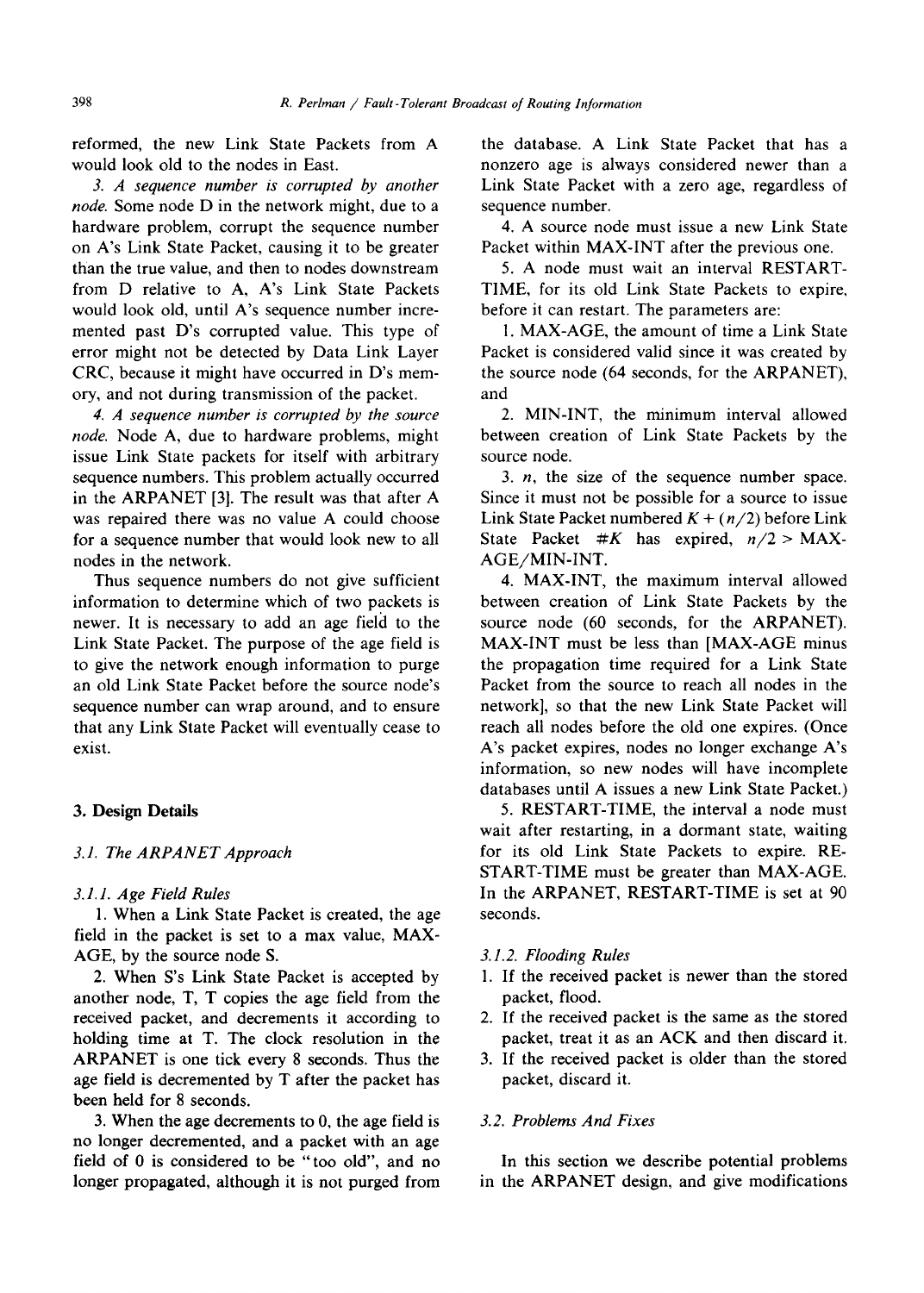to the ARPANET scheme that would enhance its robustness and efficiency.

### *3.2.1. Immortal Packets*

One problem with the ARPANET scheme described above is that it does not ensure that packets will age. If the clock resolution is coarse (8 seconds in the case of the ARPANET), and a packet is held for less than a clock period before being transmitted to the next node, the next node will receive the packet without the packet having been aged at all. This can happen over many hops, and the error can accumulate. Even if the clock resolution is not coarse, the age can be arbitrarily in error if the packet loops, being held a negligible time in each node, but being transmitted indefinitely between nodes.

The looping problem actually occurred in the ARPANET [3]. A source node, A, due to hardware problems, issued Link State Packets with three sequence numbers all around the sequence number circle, say  $0$ ,  $n/3$  and  $2n/3$ . Since the circular sequence number space is not well-ordered (there is no smallest number),  $0 \lt n/3 \lt 2n/3 \lt 0$ . A node X, having A's Link State Packet  $#0$  stored, would accept the Link State Packet  $\#n/3$  as newer (and flood it to its neighbors), and subsequently accept Link State Packet  $\#2n/3$  as newer, and subsequently accept Link State Packet  $#0$  as newer, ... Thus all three packets circulated indefinitely, and without increasing their ages, since the holding time at each node was shorter than the clock resolution.

The solution is to *require* packets to age. If the clock resolution is sufficiently fine, it can be required that every node increase the age. Otherwise, if the clock resolution is so coarse that it is unreasonable to require the packet to age at each hop, each node can decrement the age field with pseudorandomly generated probability  $x$ , where  $x$  is the fractional number of units the packet was held.

If the age field in the ARPANET had been forced to decrease in this way, the packets would have died out by themselves without human intervention, especially since the malfunctioning hardware failed completely soon after generating the offending packets. Instead, human intervention with a lot of effort by people very familiar with the implementation was required to fix the problem, even after it was diagnosed.

#### *3.2.2. Parameter Settings*

Another possible problem with the ARPANET aging mechanism is the criticality of parameter settings. MAX-AGE must be enough larger than MAX-INT to ensure that the new Link State Packet will reach all reachable nodes before the old packet expires. Propagation time across a hop can be much longer than expected because of long queues, contention for shared (e.g., CSMA) links, or if a packet must be retransmitted several times because of transmission errors. Also, a packet might age more quickly than the source expects, due to a distant node having a faster-running clock. Thus [MAX-AGE minus MAX-INT] must be fairly large.

If MAX-INT is set very small, the overhead of having every node issuing Link State Packets so frequently might be excessive. This overhead becomes more severe as the network grows in size. Thus it is desirable for MAX-INT to be as large as possible.

If MAX-AGE is set very large, to give more room for setting the MAX-INT parameter, it will take longer to purge the net of old Link State Packets. This can be a problem in the ARPANET scheme because a node is not allowed to restart until all its old Link State Packets have timed out. Thus in the ARPANET scheme, since RESTART-TIME must be greater than MAX-AGE, MAX-AGE must be kept as small as possible.

Thus the goals are:

- 1. Minimize MAX-AGE (to enable nodes to restart in reasonable time).
- 2. Maximize [MAX-AGE minus MAX-INT] (to prevent routing disruption if a Link State Packet expires before the next one reaches all parts of the net).
- 3. Maximize MAX-INT (to cut down on control traffic overhead).

These are basically conflicting goals, making the parameter settings very critical, if there even are settings that are reasonable. Although there may be parameter settings that are satisfactory for the current ARPANET, the tight bounds and interrelationships of the various timers make it difficult or impossible to export the design to a network with different characteristics, and might even pose a problem as the ARPANET evolves.

The solution is to remove the restriction (to be described in the section "RESTART-TIME Elimination") that nodes must remain dormant for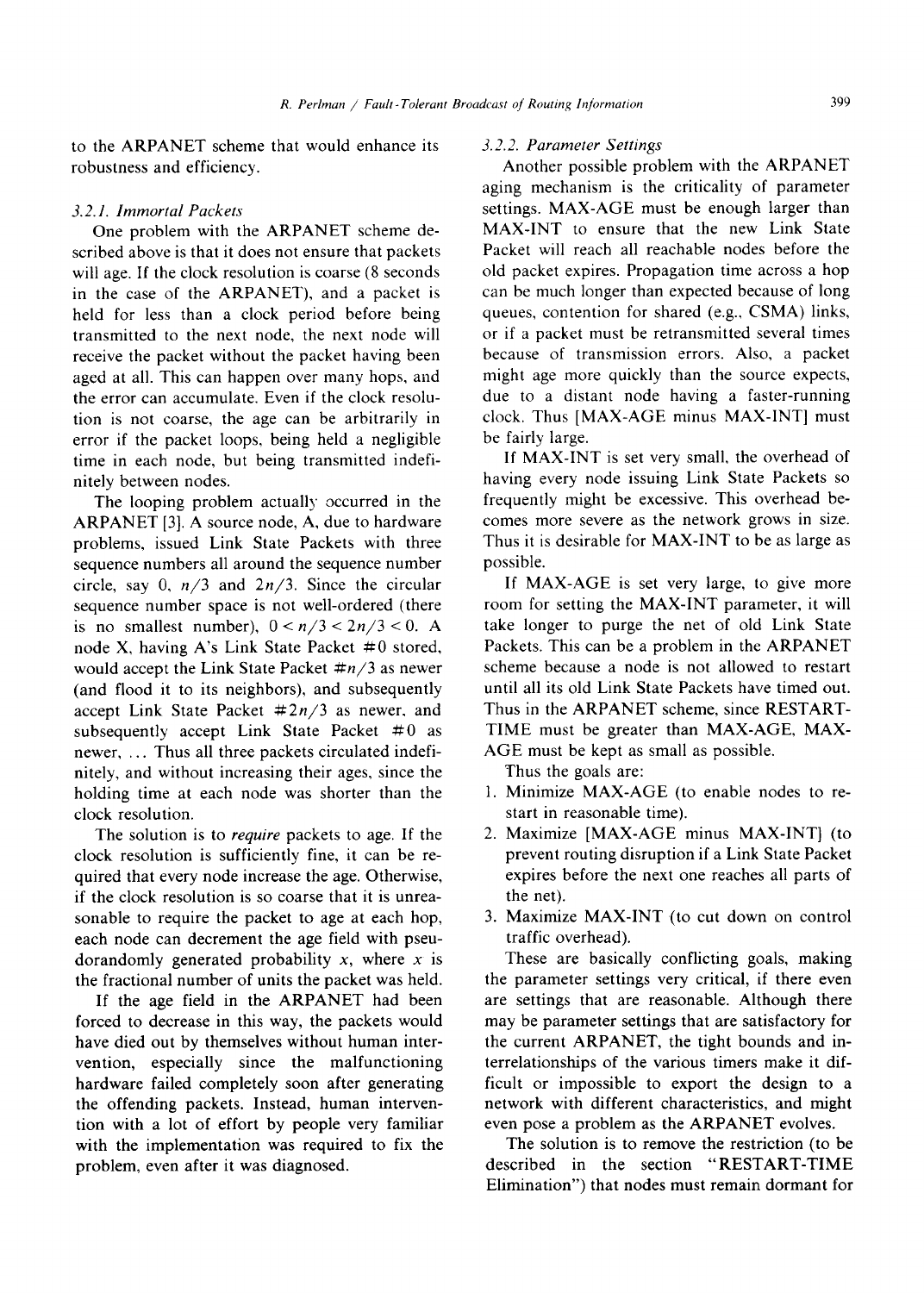## RESTART-TIME after restarting.

Given that nodes do not have to wait RE-START-TIME, MAX-AGE now is needed just to recover from low-probability events, so it can be set to the maximum amount of time considered tolerable for the net to recover from a low-probability event. For most networks, a value on the order of an hour is quite reasonable for this purpose.

Given that the MAX-AGE parameter is much longer, the MAX-INT interval can be set much longer as well. A value of half MAX-AGE is very safe and reasonable, so MAX-INT can be on the order of a half-hour, as contrasted with being on the order of a minute under the ARPANET scheme.

Thus the amount of control traffic is vastly reduced, due to increasing MAX-INT, and there is a large safe space for setting the two parameters MAX-AGE and MAX-INT.

## *3.2.3. Premature Aging*

Another potential problem is that a node D could corrupt the age field in S's Link State Packet, or age the packet incorrectly so that the age is almost zero. Then S's packet might not make it through the entire network before it expires. Then the network can disagree about the contents of S's packet until S issues a new Link State Packet, and routing can be incorrect during that time.

Also, since the aging mechanism is only an estimate, a large skew can develop among the estimated ages of a Link State Packet in different parts of the net.

Any problem that might occur because of different portions of the net disagreeing about when a Link State Packet has expired will be rectified once the source issues a new Link State Packet. However, it is safer and less timer-dependent to ensure that the nodes synchronize the event of packet expiration.

Synchronization can be accomplished with the same flooding mechanism used for propagation of routing information. When node D notices that its copy of S's Link State Packet has aged to zero, D refloods the packet, with age zero, to D's neighbors. If a node N receives S's Link State Packet with zero age, which has the same sequence number as the stored packet from S, N treats the received packet as a "new" packet, allows it to supersede the stored copy, and N floods the information to its neighbors. Thus the entire net will be forced to age the packet to zero virtually simultaneously. If S is indeed alive and well, it will discover that the network is impatient for new information (by receipt of its own zero-aged packet), and S will issue a new Link State Packet.

## *3.2.4. Old Packets*

Another potential problem is that old Link State Packets are kept in the database, but not propagated. Since this information is not exchanged, nodes A and B can have different information in their databases about node S. This condition will remain until a new Link State Packet is received from S, which may not occur because S might be unreachable. If the information is used in routing calculation, incorrect routing can result. This will usually not be a problem because if a new Link State Packet has not been received from S, S is probably not reachable and its Link State Packet will not affect the routing. However, it is more consistent to either declare the information useless and erase it, or propagate it to ensure that all nodes agree.

An important reason for erasing the information is that a node, due to hardware fault or even malice, can issue Link State Packets with random source IDs. Unless some mechanism exists to purge bad data, these Link State Packets would remain forever, cluttering up the databases of the other nodes.

Expiration synchronization as described above requires a node D to hold onto an expired packet until it has successfully flooded the packet to its neighbors. However, it is safe for D to discard the packet after MAX-AGE time units after D decided the packet expired.

Thus the expiration rules are:

- 1. If the age field on S's Link State Packet expires while in memory, flood the packet, with age field zero, to all neighbors.
- 2. If S's Link State Packet is received with age zero, then:
	- 1. If the sequence number matches the sequence number of the stored and unexpired Link State Packet for S, accept the expired copy and flood it.
	- 2. If the sequence number does not match the sequence number of the stored Link State Packet, or if there is no Link State Packet stored for S, ignore the received Link State Packet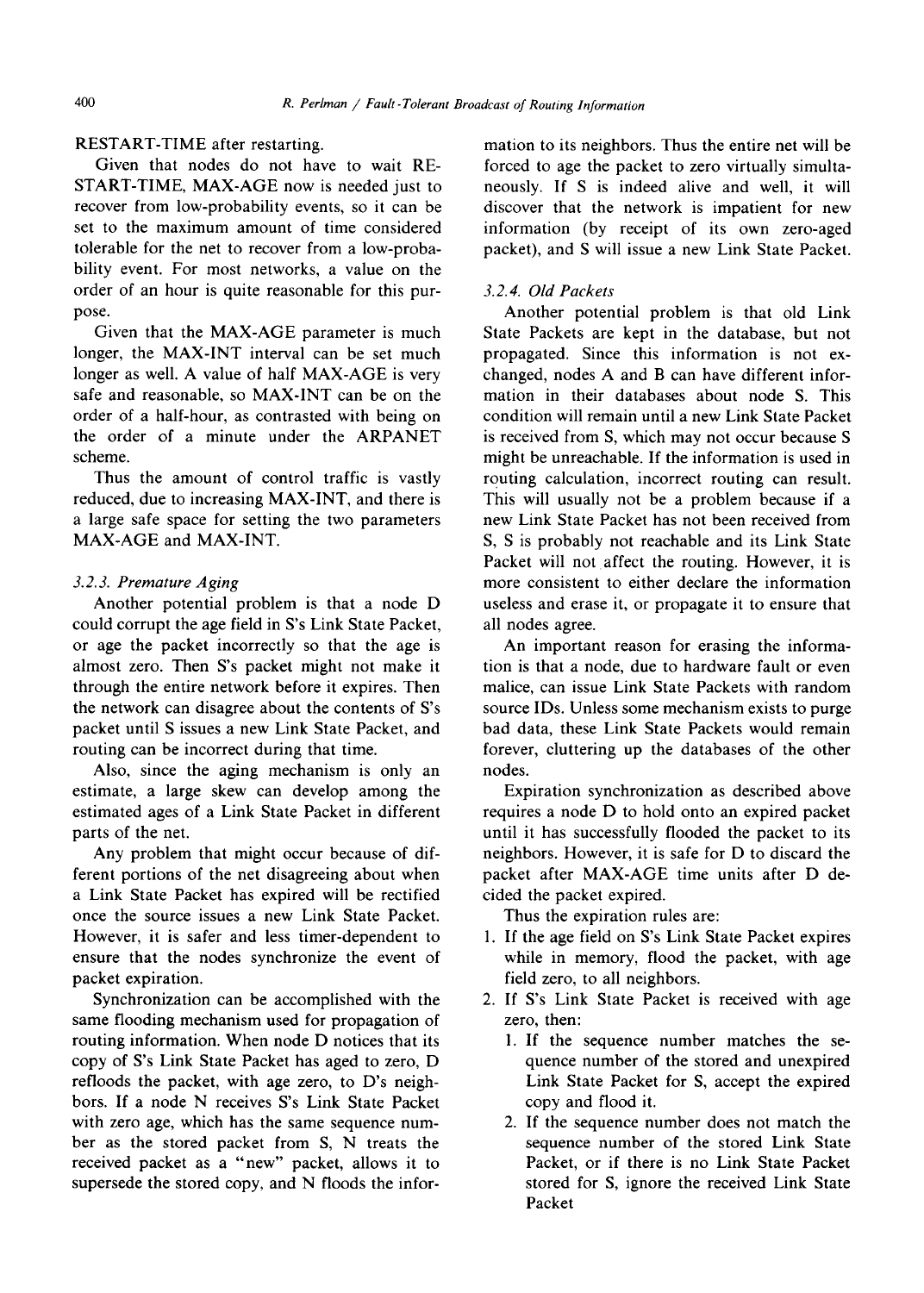3. If MAX-AGE has elapsed since the packet expired in memory, or since an expired copy of the packet was accepted from a neighbor, discard the packet.

#### *3.2.5. Negative Ages*

Another potential problem is that if MAX-AGE is considerably less than the maximum value that can fit into the age field, a source, due to hardware error or other causes, could issue a bad Link State Packet with a value in the age field much larger than MAX-AGE. Then when the source was repaired, its old, bad Link State Packets would not time out within MAX-AGE. There are numerous methods of preventing this from happening, given that the problem is recognized. One method (used in the ARPANET) is to mandate that MAX-AGE be the largest value that can physically be expressed in the field.

## *3.2.6. RESTART-TIME Elimination*

In the ARPANET, a node must wait RE-START-TIME upon restarting. Three modifications to the ARPANET scheme eliminate this restriction:

- 1. send a stored Link State Packet to neighbor N in response to receipt of an older Link State Packet received from N;
- 2. use a lollipop-shaped sequence number space instead of a circular space;
- 3. have a quick method of obtaining all current information upon restart.

First we discuss the response to an older Link State Packet. If a node restarts, and chooses a sequence number that looks older than the sequence number it had been using before, its new packets will not be believed until the old ones time out. The rule in the ARPANET is that a node must wait, upon restarting, the amount of time it takes for all old packets it had issued to time out before it is allowed to issue new packets.

This approach has the consequence that a node is forced to wait some amount of time before reentering the network. On the ARPANET, it was assumed (falsely) that after 90 seconds all old packets would have timed out. Even if the AR-PANET design were fixed by forcing the age to increase at each hop as suggested (so that it could be assumed that all old packets would die out in some finite time), this solution would still be unacceptable in many networks because of the large amount of time that would be necessary to wait upon restart. In the ARPANET, with a relatively small diameter and low delay lines, the amount of time might be tolerable, but in other networks the amount of time could easily be on the order of a half hour. [As explained above, RESTART-TIME  $>$  MAX-AGE  $>$  (MAX-INT + Propagation Time) + Maximum Possible Aging Error). If Propagation Time and/or Aging Error is large, and/or if the network cannot tolerate a small value for MAX-INT, then RESTART-TIME must be large.]

A method of eliminating the RESTART-TIME restriction is to modify the third flooding rule to: 3. If the received packet is older than the stored

packet, send the stored packet back across the link upon which the older packet was received. In this way, if node A is using a sequence number for itself that looks old to any portion of the net, A will be informed of the sequence number that the rest of the network believes. Then A should (sometimes) switch to the newer-looking sequence number.

We must guard against the case where, due to past history, three sequence numbers  $j, k$ , and  $l$  are extant in the network, with  $j < k < l < j$ . If A always switched to a newer-looking sequence number every time A heard on one, A would switch between *j*, *k*, *l*, *j*,..., and the numbers would never age out because A would be constantly issuing new packets with each sequence number. Node A must never issue sequence numbers differing by *n/2* or more within MAX-AGE time. Thus within a time period of MAX-AGE, A may make jumps in the sequence number space totaling a parameter J, set to at most *n/2* minus the number of Link State Packets A can issue within MAX-AGE. Thus  $J < n/2$  – (MAX-AGE/MIN-INT).

Thus no matter what the previous history is, all A's old Link State Packets will die out within MAX-AGE, and A's real Link State Packets will then be believed.

And in the case that a previous untimed-out Link State Packet has sequence number s, which is closer than  $J$  to that which A is using, A can immediately switch to sequence number  $s + 1$  and have its Link State Packets believed.

Next we discuss a lollipop-shaped sequence number space. With a circular sequence number space, there is no sequence number less than all other sequence numbers. Suppose there were a sequence number, s, less than all others. Then,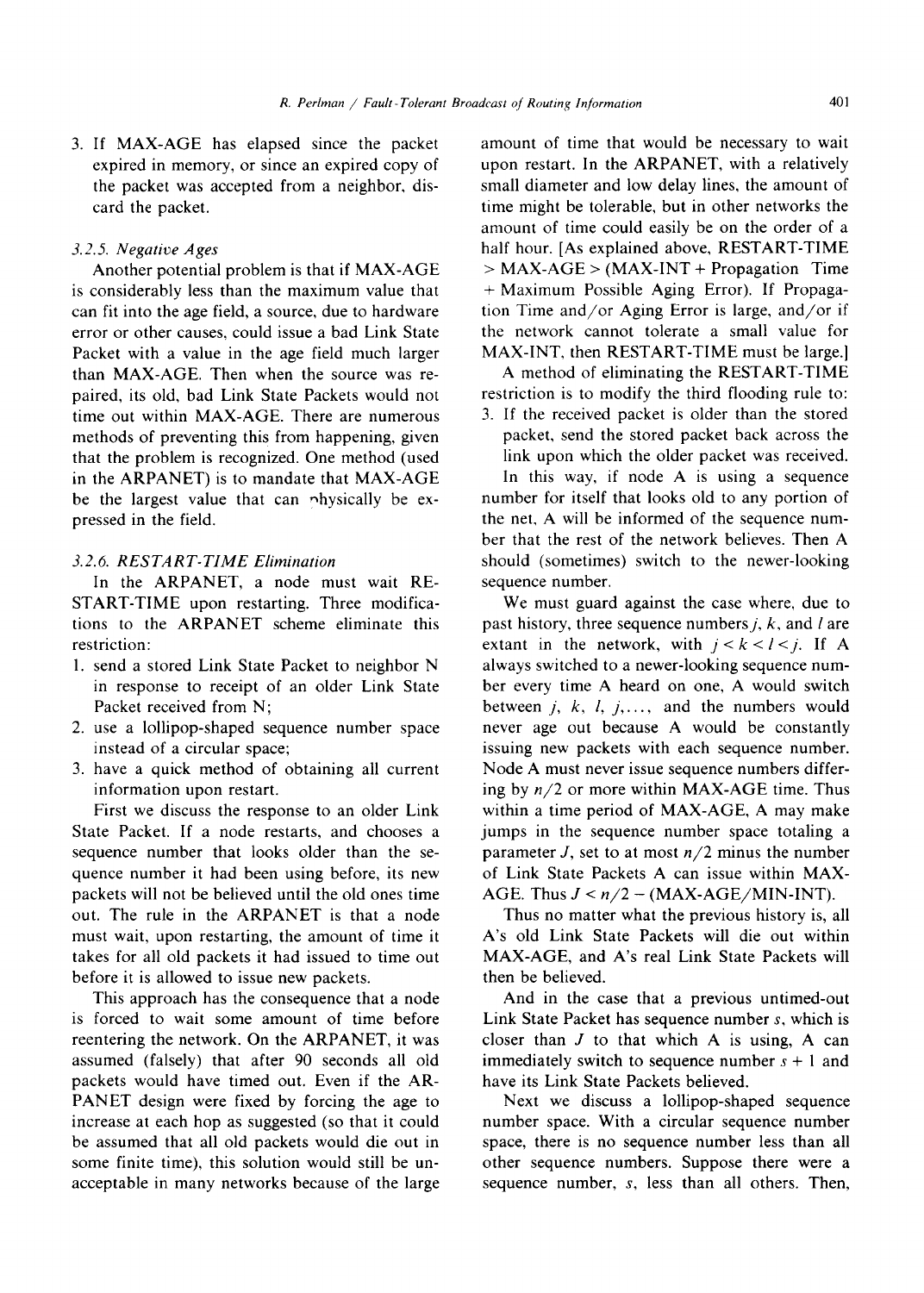when a node A restarted, it could use sequence number s, and if any previously issued sequence number  $t$  was extant in the network, A would, by the scheme above, hear about it. A could safely switch to using sequence number  $t + 1$ , and the packet it had previously issued with sequence number s would not be mistaken for more recent since s was assumed to be less than any other sequence number.

However, A might have time to issue several Link State Packets before hearing that it had been previously using sequence number  $t$ . The solution is a lollipop-shaped sequence number space, where sequence numbers start at some value, say minus  $k$ , and increment up to 0, and proceed from there to a circular space of non-negative numbers. The value  $k$  must be large enough so that A could not possibly issue k Link State Packets before any old Link State Packets it might have issued previously would age out. In other words,  $k$  must be more than the number of Link State Packets A can issue during MAX-AGE  $(k > \text{MAX-AGE}/\text{MIN-INT})$ .

The rules for sequence numbers in a lollipop shaped space are: Sequence numbers start at some value, say  $-k$ , and proceed to a circular space where numbers vary between  $0$  and  $n$ . Sequence number  $a$  LT  $b$  if and only if:

1.  $a < 0$  and  $a < b$ , or

2.  $a > 0$ ,  $a < b$ , and  $b - a < n/2$ , or

3.  $a > 0$ ,  $b > 0$ ,  $a > b$ , and  $a - b > n/2$ .

Using a lollipop shaped sequence number space has the advantage that A can start with sequence number  $-k$ , and if A hears any other sequence number for itself A can immediately switch to that. The restriction in jump to  $J$  pertains only to the circular portion of the sequence number space. Thus the lollipop space makes it much less likely that a problem would occur in which A would have to wait for MAX-AGE to elapse, for its old Link State Packets to time out, before its new ones would be believed.

In fact, the only events which could cause A to have to wait MAX-AGE are:

A. Some node, due to incorrect operation, in the past issued Link State Packets with source ID A, and sequence numbers all around the circular space.

B. An absurd sequence of carefully timed restarts by A and network partitions occurred. An example:

1. The network partitions East-West after A issues

sequence  $#0$ , with A in East.

- 2. A issues *b* more Link State Packets before MAX-AGE has elapsed, so that East has sequence  $#b$  for A, and West has sequence  $#0$ for A, with no packets yet expired.
- 3. A restarts and the network partition ends at about the same time.
- 4. A is informed of West's sequence #0 first, and issues a Link State Packet with sequence 1.
- 5. The network again partitions.
- 6. A is then informed of the sequence  $#b$ , and issues a Link State Packet with  $\#b + 1$ , and subsequently issues c more Link State Packets before MAX-AGE has elapsed. Thus East will have  $\# b + c + 1$  for A, and West will have  $\# 1$ for A.

If this sequence of events repeats, the gap between sequence numbers on unexpired packets can increase arbitrarily. Anyway, both these events are very low-probability events.

Next we discuss obtaining current information upon restart. When a node restarts, it needs to reacquire the Link State Packets it had received and acknowledged before it crashed.

The ARPANET addresses this problem by requiring all nodes to issue Link State Packets fairly frequently (every 60 seconds). When a node restarts, it first waits 90 seconds, with the assumption that during that time it will hear Link State Packets from all other nodes in the network.

However, for some networks, the overhead of artificially requiring each node to frequently issue Link State Packets, even if their contents have not changed, may be excessive.

A simple solution is to have a special packet that a node can send to a neighbor that means, "Assume I have not acknowledged any Link State Packets, so send them all to me." Then a node will not need to wait upon restart, and nodes will not be required to send Link State Packets at such a frequent rate just to solve the restart problem.

An alternative to a special packet is to have node A mark node B as not having acknowledged any packets when the line to B goes down. Then A will automatically send all packets to B when the line comes back up. The only disadvantage of this scheme over the special packet scheme is that if it was really the line to B that went down, and not node B itself, then it would be unnecessary for A to resend all the information to B, that B had previously acknowledged, when the line came back up.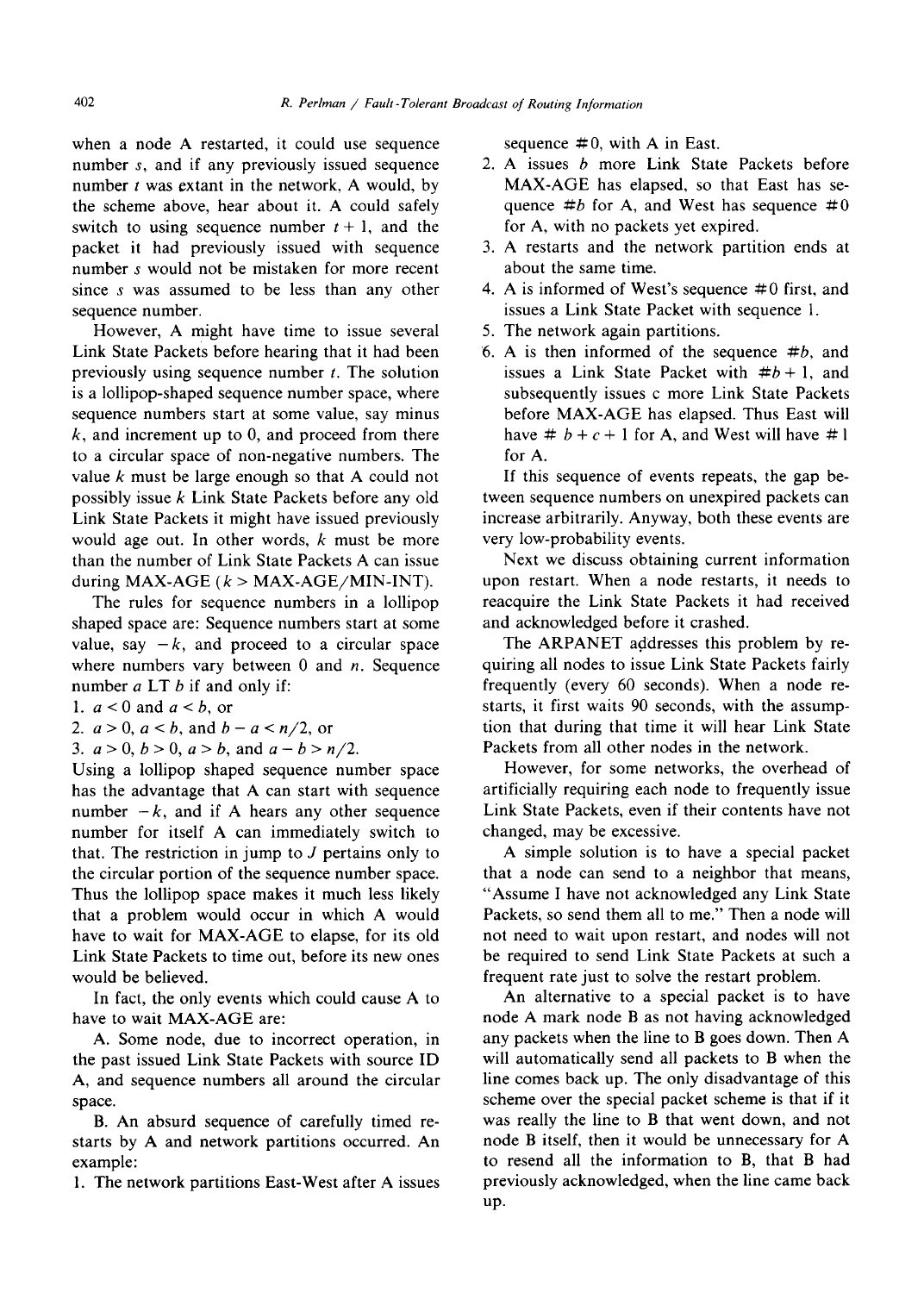When the line from A to B comes up, it will be clogged for a time CLOG-TIME with routing messages while A sends one Link State Packet for each node in the network to B. This is not a problem because:

1. CLOG-TIME (the amount of time to send s packets, where s is the number of nodes in the net) will be orders of magnitude less than the amount of time a restarting node would be required to wait under the RESTART-TIME scheme. Depending on s and the speed of the link, CLOG-TIME should be at most on the order of a few seconds.

2. The link from A to B was down for some duration which would probably be orders of magnitude longer than CLOG-TIME, so the clog of routing messages upon restart of a link would go unnoticed.

3. CLOG-TIME is much less than the amount of time it takes for a Link State Packet to propagate throughout the entire net. Any traffic traversing link A-B is likely to encounter routing loops until the Link State Packets issued by A and B notifying the net of the newly recovered link reach all parts of the net. Thus it is probably desirable, and certainly not undesirable, for traffic to get held up for CLOG-TIME when the link recovers.

4. When a link recovers, it is desirable to wait some amount of time to ensure it stays up. CLOG-TIME is probably very close to that amount of time. It is beneficial to exercise the link, by sending lots of packets when it first comes up, before issuing a Link State Packet to the rest of the net declaring the link up.

## *3.2.7. Restarts*

There is still a problem associated with restarting of a node. For a period of time MAX-AGE after node A restarts, there is the possibility that there are still packets around the network, with age less than MAX-AGE, issued by A before the restart. The sequence number negotiation decribed above does not solve the complete problem. There are three cases:

*1. The sequence number A is now using is greater than the sequence number used before the restart.* In this case, A's new packets will supersede the old ones, and there is no problem.

*2. The sequence number A is now using is less than the sequence number used before the restart.* In this case, by the third flooding rule above, A will hear back the old packet, and will issue a new Link State Packet with sequence number one greater than the one heard (except in the very rare case that A has already made jumps in the circular sequence number space totaling  $J$ , and MAX-AGE must elapse before this case is solved). Thus except after very low-probability events, A will immediately skip to a sequence number big enough to supersede the old packets, and this case is not a problem.

*3. The sequence number A is now using is the same as the sequence number used before the restart.*  There are two possible causes:

- i. A previously had time only to issue one Link State Packet ( $# -k$ ) before crashing. When A restarts, it again restarts with sequence  $# -k$ .
- ii. A previously issued two Link State Packets, with sequence numbers b and  $b + 1$ , before it crashed. The  $b + 1$  packet did not yet propagate throughout the net. When A restarts, A is informed of sequence number  $b$  first, and switches to  $#b + 1$ .

If A uses the same sequence number that already exists in the net, A's new Link State Packets will be treated as duplicates and ignored.

If nothing is done about the third case, the network may have inconsistent databases until A issues a new Link State Packet (MAX-INT). Since this problem is a relatively low-probability event, it might be reasonable to allow MAX-INT to elapse before it is solved. However, there is a solution to the problem.

The solution is not to treat a Link State Packet from A as being a duplicate merely because the sequence number matches the stored Link State Packet in the database, but to compare the data to ensure that the Link State Packet is, indeed, a duplicate. If it turns out that the data does not match, but the sequence numbers do, A must be informed, so that A can issue a Link State Packet with the next sequence number, which will supersede the packets that the network disagrees about.

But informing A is not a simple matter of sending a message to A, since it is very likely that routing to A will not work. (The network disagrees about the contents of A's Link State Packet.) Thus some means of flooding must be used to get the information back to A.

The solution is to include a "confusion" bit in each Link State Packet. A Link State Packet with sequence number  $n$  and the confusion bit set is treated as having a sequence number between  $n$ and  $n + 1$ .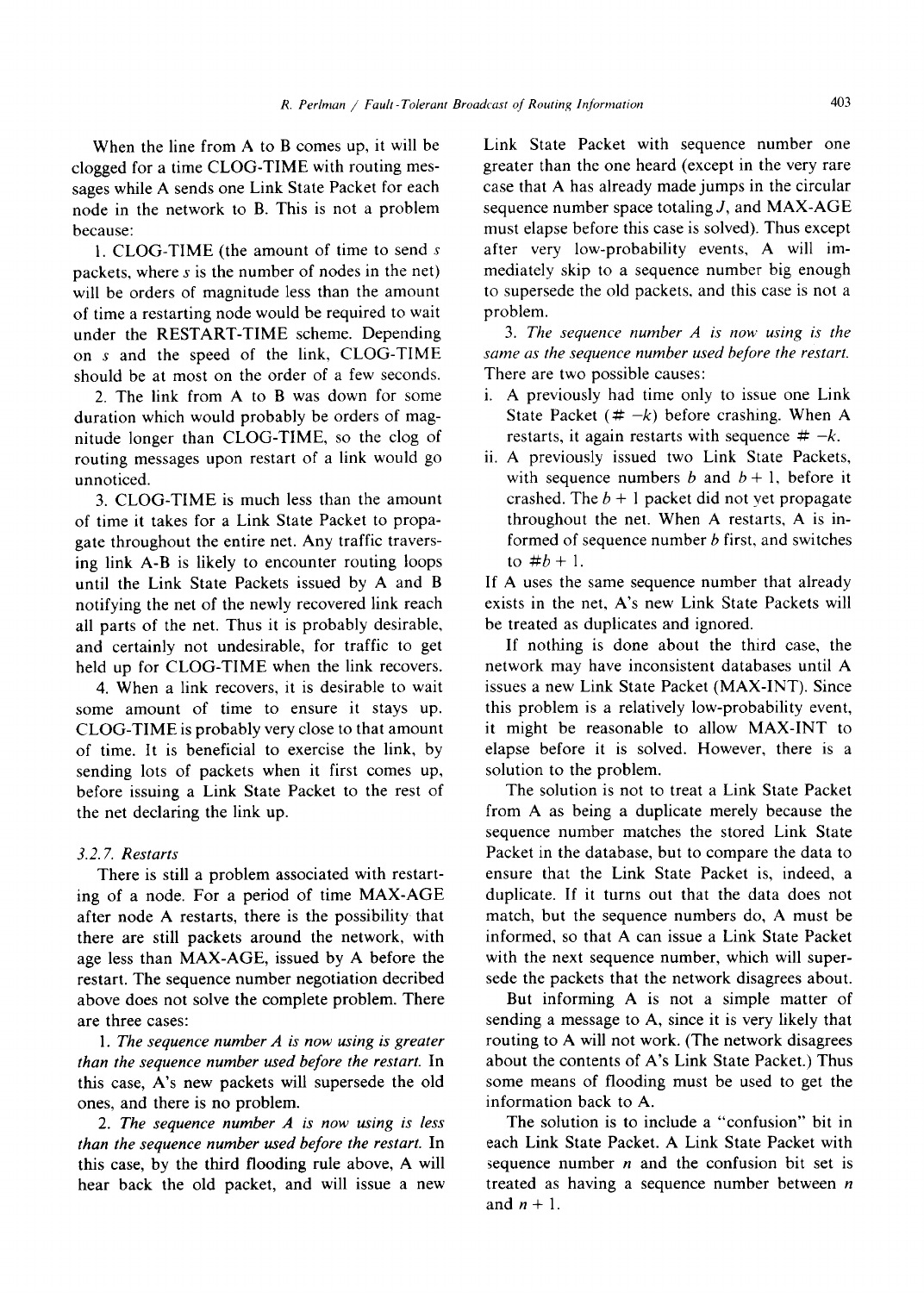If node D's stored Link State Packet for A has sequence number  $n$ , and another Link State Packet for A arrives with sequence number  $n$  and different data, D sets the confusion bit on A's Link State Packet, and floods the packet with the "newer" sequence number  $(n,$  plus confusion). If node D has a Link State Packet for A with sequence number  $n$ , and a Link State Packet for A arrives with sequence number  $n$  and the confusion bit, D accepts the packet as newer and floods it. If node D has a Link State Packet for A with sequence number  $n$  and the confusion bit, and a Link State Packet arrives with sequence number  $n + 1$ , the arrived Link State Packet is treated as newer and flooded. Thus the confusion bit will get flooded in the same manner as a Link State Packet. When A gets the information that there is confusion about its sequence number  $n$ , A will issue a Link State Packet with sequence number  $n + 1$ , unless the information is out of date, since the last Link State Packet A issued had sequence number greater than  $n$ . If the information is out of date, A simply ignores it.

Since the flooding scheme involves receiving many duplicates, it may be undesirable to require that every node check each Link State Packet for duplicates. There are two possible optimizations:

1. If a data checksum is included as recommended below, nodes need only compare the data checksum field, and do not have to compare the entire contents of the packets.

2. The problem can occur only for a period of MAX-AGE after a node restarts. A Link State Packet can contain a bit marking it as having been issued by a node which has been up for less than MAX-AGE. Link State Packets which are not so marked do not need to be compared.

## *3.2.8. Eliminating Corruption*

To guard against fields in a Link State Packet from being corrupted in memory by distant nodes, a data checksum field can be added to the packet. This checksum should be computed by the source node and never recomputed by any other node. That implies that the age field and the confusion bit, which are modified by other nodes, must not be included in the checksum.

Luckily, corruption of the age field is not a very serious event. If protection is deemed important for the age field, it can be provided by including two copies of the age field. For added safety, one copy should be the one's complement of the other, making it extremely unlikely that any hardware fault would corrupt both copies in a consistent manner.

Luckily, corruption of the confusion bit is also not a serious event. If some node incorrectly set the confusion bit on S's packet, the Link State Packet with the confusion bit would propagate throughout the net, eventually reaching S, which would issue a new Link State Packet. Having a node incorrectly clear the confusion bit on S's packet is not a serious event unless it prevents S from receiving a copy of its own packet with the confusion bit set. Preventing S from receiving a copy is a very low-probability event since it requires all of the following to occur:

- S restarts with a sequence number still extant in the network. (This can happen easily if S just had time to issue one Link State Packet,  $# -k$ , before going down. This can also happen, but is less likely, if S had issued two Link State Packets,  $#b$  and  $#b + 1$ , right before crashing, and S recovered before  $#b + 1$  had time to propagate throughout the net, and when S restarts, it is informed of #b, but not of  $#b + 1$ .)
- A node D corrupts the confusion bit, but nothing else in the packet that would cause the data-checksum to catch the problem.
- The corruption occurs before D has propagated the packet.
- D does not subsequently receive a duplicate of the packet with the confusion bit set.
- The network topology is such that S is reachable from the portion of the network that discovered the confusion, only through D.

This makes the event of sufficiently low probability that it is tolerable to wait MAX-INT (during which time S will issue a new Link State Packet), for the network to recover.

It is important to guard against a node A, due to hardware problems, issuing a Link State Packet claiming to be a different source node. Before issuing a Link State Packet A must check the ID in the Link State Packet it is about to issue against a copy of its ID stored elsewhere, to ensure that they match. In this way, if A has a mistaken notion of its own ID, or if A is pointing to the wrong place in memory for its packet, the mistake will probably be caught.